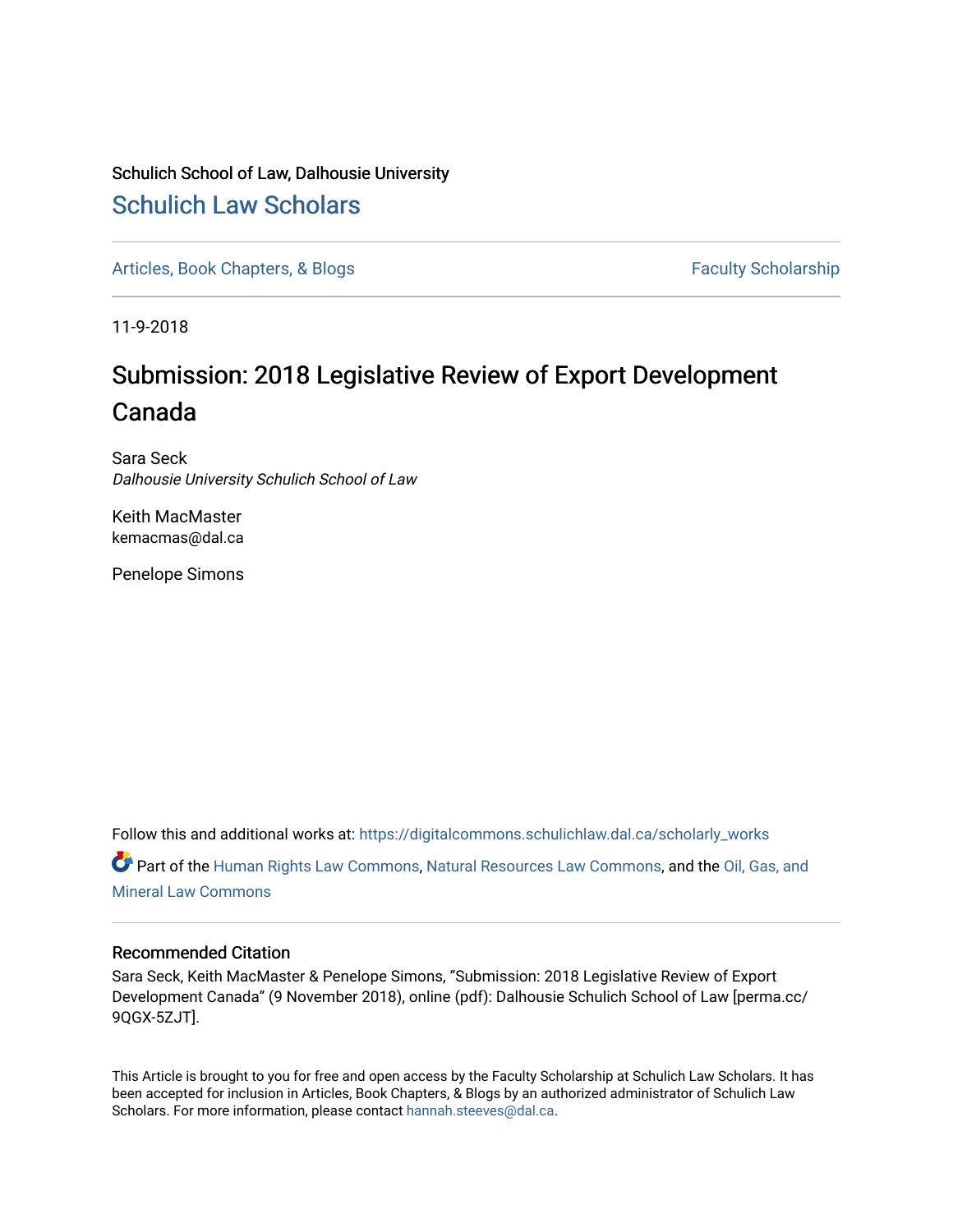### **[Dalhousie University Schulich School of Law](https://www.dal.ca/faculty/law.html)**

**[From the SelectedWorks of Sara L. Seck](https://works.bepress.com/sara-seck/)**

November 9, 2018

# Submission: 2018 Legislative Review of Export Development Canada

Sara L. Seck, *Dalhousie University Schulich School of Law* Keith MacMaster Penelope Simons



Available at: <https://works.bepress.com/sara-seck/68/>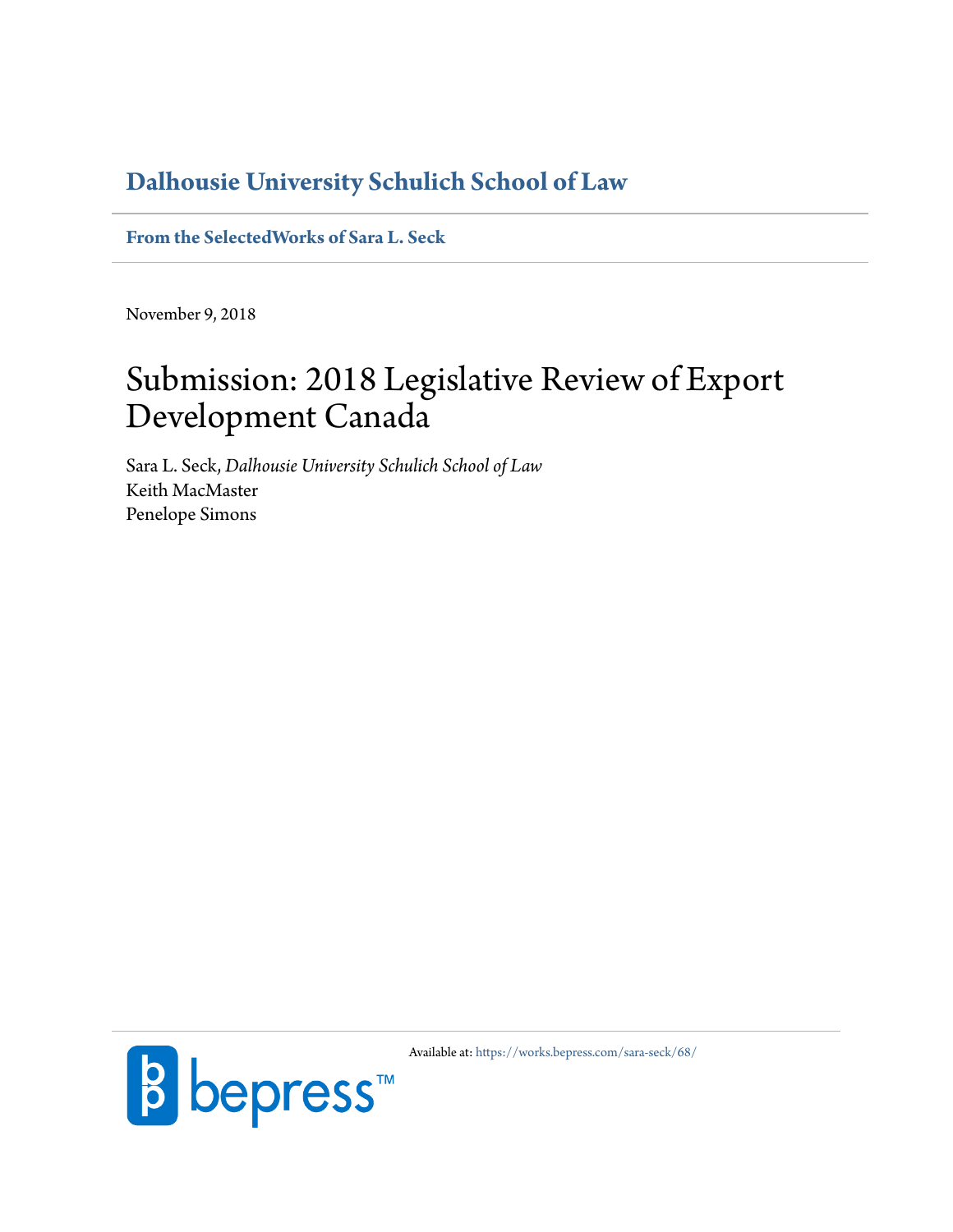To: EDC Review Team

Date: November 9, 2018

From: Associate Professor Sara L Seck (Schulich School of Law and Marine & Environmental Law Institute, Dalhousie University), Associate Professor Penelope Simons (Faculty of Common Law and Human Rights Research and Education Centre, University of Ottawa), and Keith MacMaster (PhD candidate, Schulich School of Law, Dalhousie University)

#### **RE: 2018 Legislative Review of Export Development Canada (EDC)**

Please accept this submission to the 2018 review of Export Development Canada. This submission is informed in part by a conference and policy meeting that we hosted in October 2017 on the subject of extractive industries and the human rights of women and girls, at the Human Rights Resource Education Centre in Ottawa (see https://cdp-hrc.uottawa.ca/en/october-26-27-2017 conference-resource-extraction-and-human-rights-women-and-girls and https://cdphrc.uottawa.ca/en/october-28-2017-policy-meeting-resource-extraction-and-human-rightswomen-and-girls ). This submission will reflect on some of the insights that emerged from the conference and policy meeting, as well as our own prior and subsequent research.<sup>1</sup>

Our submission will focus primarily on Theme 5: Corporate Social Responsibility and Human Rights, which asks whether, in fulfilling its mandate, EDC reflects the expectations of the Government of Canada that all Canadian businesses "respect all applicable laws and international standards" while operating transparently "and in consultation with host governments and locals communities, and to conduct their activities in a socially and environmentally responsible manner." The description further notes that this theme will "look at how EDC takes into account the impacts, both environmental and social (including human rights), of the businesses and transactions it supports."

#### *Impacts and benefits of EDC support on the Human Rights of Women and Girls*

Our primary contention is that EDC and its clients, especially those in the extractive sector, must take seriously the human rights of women and girls as part of human rights due diligence processes that are essential for environmentally and socially responsible business conduct. To the extent that EDC's existing policies (and underlying legislative framework) are gender blind, this must be rectified. Moreover, to ensure full consideration of the human rights of women and girls, human rights impact assessment and gender impact assessment as part of human rights due diligence processes must be mandatory. A separate yet related point is that EDC must ensure that it does not inadvertently undermine the ability of host states themselves to realize the human rights of women and girls by supporting and so encouraging irresponsible foreign investment, that then increases

 <sup>1</sup> See, for example, forthcoming papers in a special issue of the *Canadian Journal of Women and the Law*, edited by Penelope Simons and Sara Seck; as well as Sara Seck & Penelope Simons, "Resource Extraction and the Human Rights of Women and Girls: Policy Recommendations Associated with the Feminist International Assistance Policy" (July 2018); and Sara L Seck and Daniela Chimisso dos Santos, "Export Credits, Sovereign Debt, and Human Rights" in Ilias Bantekas and Cephas Lumina, editors, *Sovereign Debt and Human Rights* (Oxford University Press, forthcoming, 2018).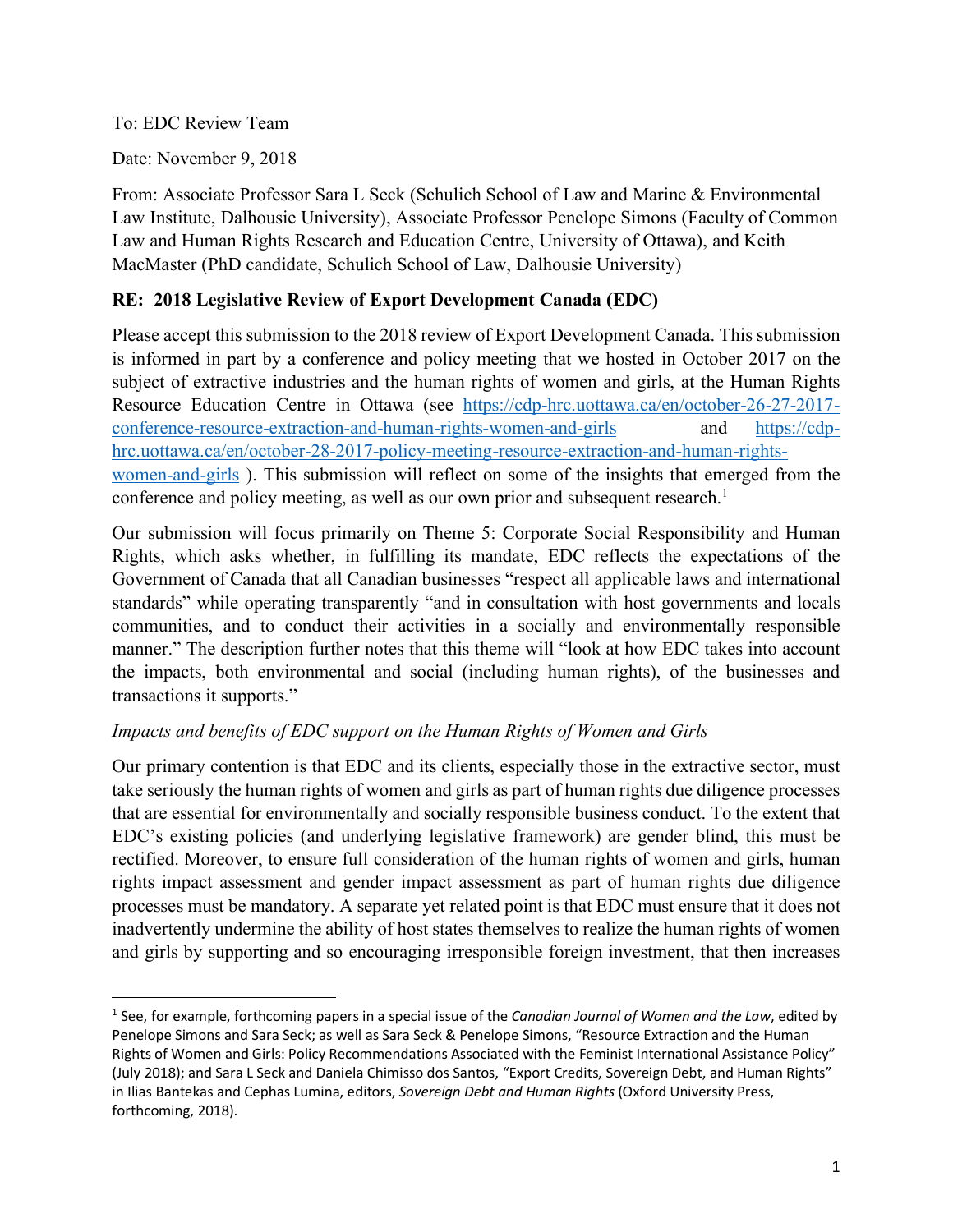host state sovereign debt due to host government guarantees, and so undermines regulatory capacity.

Canada is a leader in the global mining industry and home to major oil  $\&$  gas companies, and federal policy is committed to ensuring corporate social responsibility, respect for human rights, and sustainable development both at home and abroad. Canada is also formally committed to the promotion and protection of women's rights and gender equality, both as a human rights issue and as an essential component of sustainable development, peace and security.2 The need to ensure gender equality and to empower the rights of all women and girls in the context of sustainable development has been endorsed by Canada and the international community in Goal 5 of the 2030 Sustainable Development Goals. Yet, to date, and consistent with most global norm development, Canada's commitment to responsible global resource extraction has been largely gender-blind.

The relationship between women and resource extraction is complex, yet our research has clearly shown that many women and girls are differentially and disproportionately negatively impacted by mining and oil & gas development in numerous ways, with impacts further differentiated by country and cultural contexts. Environmental and social harms can differentially impact the right to health of women and girls. This may be due to a failure to conduct gender-disaggregated studies of toxic substances used in resource extraction and then to take steps based on such studies to prevent, mitigate and/or redress such harm, and/or due to a failure to consider the cultural intersectional impacts of ecological harm on those (often Indigenous) women who experience harm to land and environment as violence. Women and girls who are marginalized within their own communities are disproportionately vulnerable to violence, including sexual violence, that is exacerbated by the influx of men from outside who are hired to work for extractive companies in various capacities, including as security forces.

At the same time women fail to benefit economically from extractive development to the same degree as men from within the same community. This may be due to a failure to include women in decision-making processes concerning the costs and benefits of proposed projects in accordance with their own cultural traditions, or a failure to equally value women's input when provided. Many women also face challenges in accessing lucrative industry jobs. Women and girls from marginalized communities risk further marginalization and worse, as a result of gender-blind extractive development. Moreover, women who engage in resistance to extractive sector development as environmental human rights defenders may be disproportionately impacted or targeted by violence perpetrated by state and private security forces. Finally, it is well established that many women and girls are differentially and disproportionately impacted by climate change harms. This is a brief and incomplete summary of our findings.

As we have noted in a recent policy paper on Canada's Feminist International Assistance Policy (FIAP), despite the endorsement by states and international institutions of women's and girls' rights under international law, and of the business responsibility to respect human rights, to date most domestic mining, oil  $\&$  gas laws and international standards providing guidance to extractive

<sup>&</sup>lt;sup>2</sup> Global Affairs Canada, "Canada's Enhanced Corporate Social Responsibility Strategy to Strengthen Canada's Extractive Sector Abroad" (November 2014); Global Affairs Canada, "Feminist International Assistance Policy" (2017); Global Affairs Canada, "Policy on Gender Equality" (December 2016);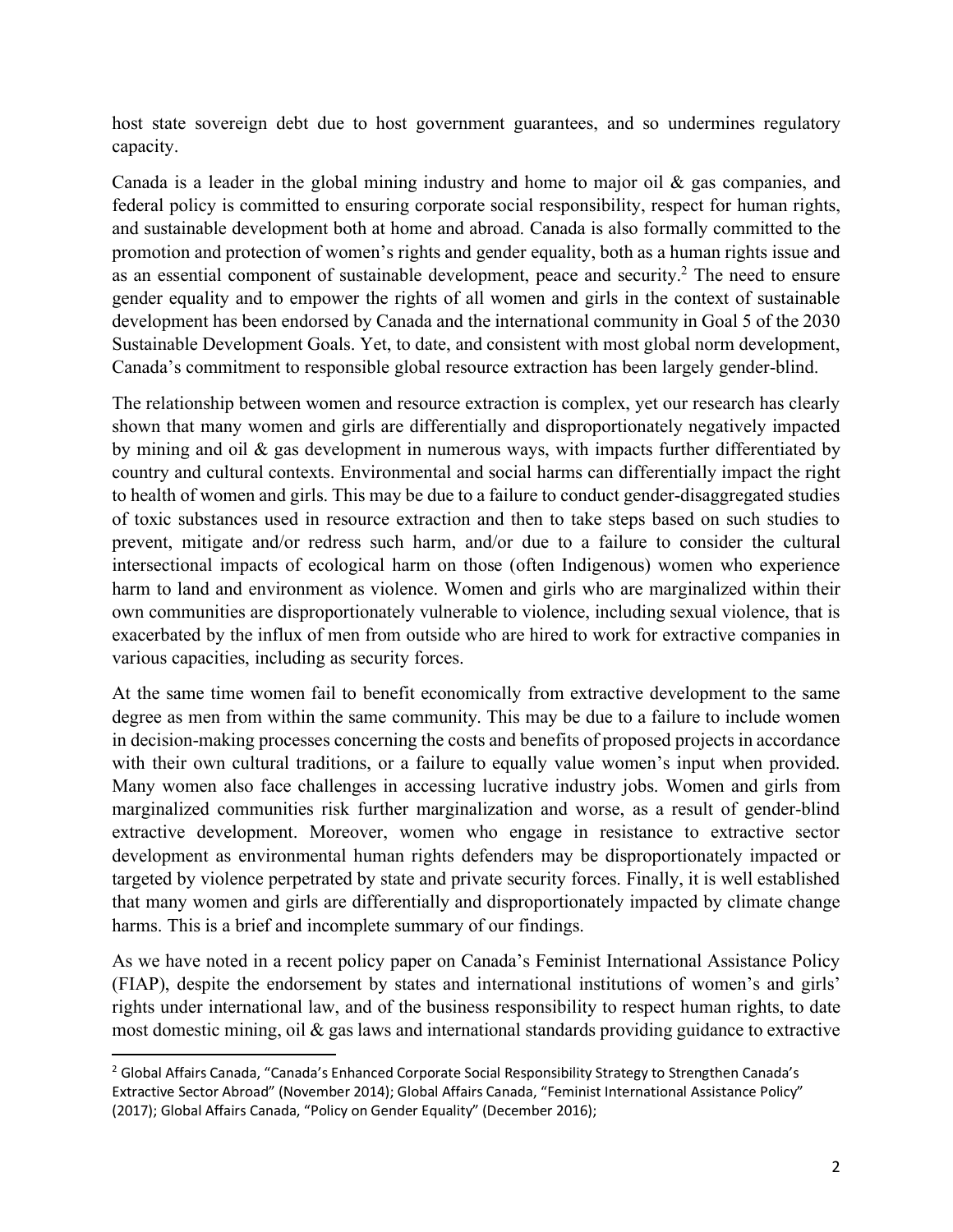companies do not integrate a gender perspective. As a result, there is an ongoing failure to prevent extraction-related violations of the rights of women and girls, a lack of attention to accountability and remedy for past gender-based harms, and a failure to empower women and girls with meaningful choices about their futures. Despite the many positive contributions of the FIAP, the policy overlooks the impact of resource extraction on the rights of women and girls. Specifically, it fails to address the role of investment by Canadian resource extraction companies in propping up structural inequality, and the gendered human rights (including sexual and other gender-based violence), environmental, and humanitarian implications of Canadian resource extraction in the countries to which Canada provides development assistance.

Similarly, while we endorse the good work that EDC has undertaken in supporting women's empowerment and equality rights, it is crucial that EDC at the same time ensures that it does not finance exports, projects and companies that undermine or violate human rights, including the rights of women and girls. For example, we are pleased to see that the percentage of women in leadership roles at EDC has increased, and to see the launch of the Private Sector Gender Equality project. However, we are concerned that EDC has not fully integrated human rights due diligence and a gender perspective into its lending practices, and social and environmental assessments. Entrenched gender bias prevents women from accessing the economic benefits of resource extraction. Gender impact assessments screen projects to identify risk to rights/equality including country risk and sectoral risk and to ensure that environmental and social risk management is informed by gender-based analysis and feminist principles to reduce or eliminate systemic barriers.<sup>3</sup> Oxfam notes that EDC needs to strengthen protection of human rights: "EDC's Statement on Human Rights (2008) should be replaced by a robust Human Rights Policy [which covers] all aspects of how EDC understands and operationalizes its human rights obligations". 4 We completely agree.

EDC's environmental and social risk management policies need to be significantly revised to mandate human rights due diligence, to clarify the methodology by which human rights and environmental risks are assessed and to ensure that such risks are taken into account in, and are a condition of, all decisions to provide support.<sup>5</sup> EDC should also consider how these due diligence processes could be aligned with a gender based plus analysis (GBA+) in keeping with Canadian government policy. 6 We note that EDC has failed to intervene with respect to human rights violations in which its client companies have been implicated. It has also advanced funding to, or failed to withdraw funding from, companies involved in serious human rights abuses.<sup>7</sup> Human

 <sup>3</sup> Oxfam International, Position Paper on Gender Justice and the Extractive Industries, (March 2017)

<sup>4</sup> Oxfam Canada submission to Export Development Canada on the Review of its Environmental and Social Risk Management Policies (7 September 2018)

<sup>5</sup> Above Ground, Strengthening Environmental and Human Rights Protect at Export Development Canada (7 September 2018)

<sup>6</sup> Status of Women Canada, "Action Plan on Gender-Based Analysis (2016-2020)", online: https://swccfc.gc.ca/gba-acs/plan-action-2016-en.html

<sup>&</sup>lt;sup>7</sup> See for example, Above Ground, Ituango dam crisis exposes accountability gap at EDC, (13 July 2018) online at: https://aboveground.ngo/ituango-dam-crisis-accountability-gap-edc/; and Above Ground, "EDC must act to address misconduct by client Vedanta" (12 July 2018) Letter to EDC online at: https://aboveground.ngo/exportdevelopment-canada-must-act-misconduct-vedanta/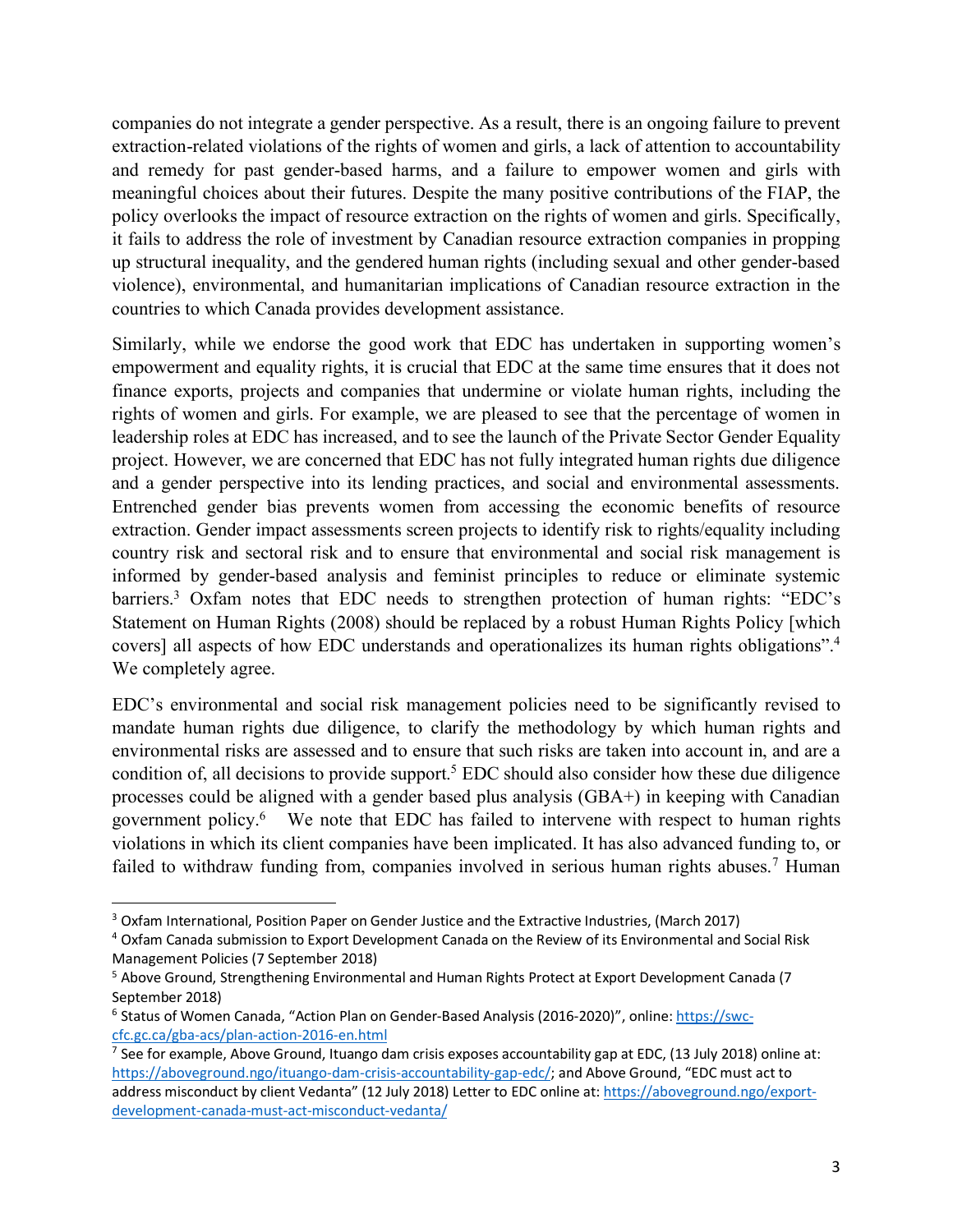rights due diligence is a central requirement of the business responsibility to respect human rights, as set out in the United Nations Guiding Principles on Business and Human Rights, and it is an ongoing obligation that begins at the proposal stage, and continues throughout the lifecycle, of a project.8

We note that environmental review and gender-based human rights impact assessment reviews are predominantly undertaken on a project-by-project basis. However, much lending is corporatebased. Therefore, EDC should undertake a review of the track-record of corporations with respect to environmental harm, and human rights violations, including violations of the human rights of women and girls. Similar to the World Bank's List of Ineligible Firms and Individuals, EDC should implement a ban (for a specific time period) on funding corporations that have a history of environmental harm and human rights violations and that are not committed to the protection of human rights. EDC should take into account all recommendations by the CORE in this regard.

We are pleased to learn of the launching of FinDev Canada with its focus on critical areas of sustainable and inclusive local economic growth that incorporates increased women's participation, job creation, and that it is positioned for a low-carbon future.<sup>9</sup> FinDev Canada's Development Impact Framework also seems better aligned with international standards, explicitly incorporating a focus on gender equality, and the need to adhere to the Sustainable Development Goals and the Paris Agreement, although we believe there should be an equally explicit endorsement of a human rights due diligence approach.<sup>10</sup> EDC currently does not make any explicit mention of the SDGs in its lending mandates and its human rights statement is inadequate. These oversights require urgent correction.

Moreover, FinDev Canada's environmental and social reporting policies are more in line with Canada's international legal obligations and other commitments. This is especially true of FinDev Canada's more transparent and publicly available information disclosures and its policy to publish information before a project is funded. EDC must adopt a more stringent transparency policy, like that of FinDev Canada, to ensure that potentially irresponsible projects are not supported. We note that Canada is an EITI supporting country, is represented on the EITI Board, and is the current Chair of the Validation Committee.11 However, this does not excuse a lack of transparency from EDC itself.

We are also concerned that FinDev Canada, and its \$300 million budget, will be tasked with women's empowerment and green finance, while EDC will remain committed to subsidizing unsustainable and climate-harming businesses such as coal and oil and gas that disproportionately negatively impact the human rights of women and girls. In 2017, EDC supported \$278 million in climate finance transactions in developing countries, and launched two green bonds, one C\$500

<sup>&</sup>lt;sup>8</sup> Report of the Special Representative of the Secretary-General on the issues of human rights and transnational corporations and other business enterprises, John Ruggie*, Guiding Principles on Business and Human Rights: Implementing the United Nations "Protect, Respect and Remedy" Framework*, UN HRC, 17<sup>th</sup> Sess, UN Doc A/HRC/17/31 (2011), GPs 15(b) and 17(c).

<sup>9</sup> FinDev Can, https://www.findevcanada.ca/en/make-impact/development-impact

<sup>10</sup> FINDEV, Development Impact Framework, September 2018

<sup>11</sup> https://eiti.org/who-we-are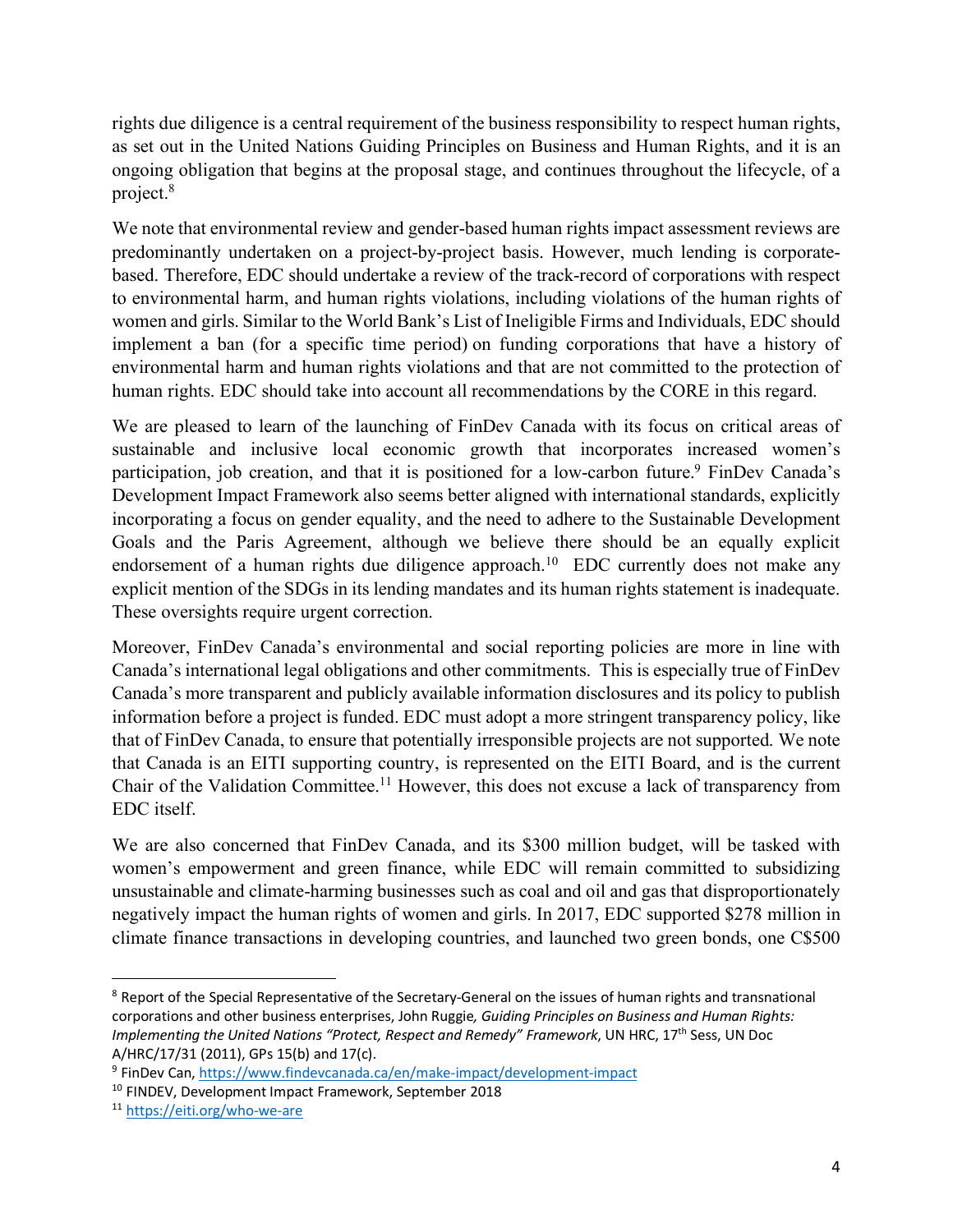million and one US\$500 million and provided a record \$1.5 billion in support for cleantech companies.12 Yet EDC also provided more than \$10 billion in support to oil and gas businesses.13 Measured against FinDev Canada's \$300 million budget, EDC's unsustainable climate-harming projects appear likely to dwarf its sustainable ones.

We are also greatly concerned that EDC continues to finance coal-based initiatives. Coal should be phased out of all of EDC's lending practices. Pure CCS research could continue, but the financing of coal-fired generating electricity plants must stop. Climate change mitigation and adaptation should be a centerpiece of EDC's financing and funding mandates. The Intergovernmental Panel on Climate change (IPCC) notes that dramatic and fundamental changes are required to keep the Earth's temperature increase below 1.5 ºC. Canada, with its heavy reliance on the oil and gas sector, has much work to do to transition to a low carbon sustainable economy. EDC's environment and climate policies are not sufficiently stringent. For example, while EDC tracks its environmental footprint, it does not have any specific commitments to reduce its operational footprint, or of the footprint of the companies it finances. EDC must adopt enhanced environmental due diligence processes, and commit to reducing the GHG emissions of the companies it finances, while also providing explanations of decisions on whether or not to fund a particular project. Company consent to publishing these decisions and due diligence reports should be a requirement of financial assistance and such reports should be made public. Moreover, climate risk models need to be updated to incorporate a much broader range of ESG issues. To receive funding, companies should be obligated to provide data on ESG, such as the CDP, or disclose such data in compliance with the Global Reporting Initiative reporting guidance and indictors, including sector supplements, as part of the CSR reports they submit.

However, climate change is not simply about environmental rights, it is also about human rights. Women of the global South are disproportionately disadvantaged by climate change. Making progress on women's rights and environmental sustainability are two critical pillars as the world transitions to a carbon free environment. Given the urgent need to address climate change, Canada's commitments under the Paris Agreement, and the human rights consequences of failing to act, it is unacceptable that business and human rights issues at EDC are treated as if they are entirely divorced from conversations about climate change.<sup>14</sup> The United Nations Committee on the Elimination of Discrimination Against Women (CEDAW) has noted that oil and gas exploitation has a disproportionate impact on women who are reliant on natural resources while living in poverty.<sup>15</sup> CEDAW has also called on states to "[t]ake effective steps to equitably manage shared natural resources, particularly water, and limit carbon emissions, fossil fuel use, … and all

 <sup>12</sup> 2017 CSR Highlights, http://www1.edc.ca/publications/2018/2017csr/en/our-performance.html#start

<sup>&</sup>lt;sup>13</sup> Above Ground, "The 10-billion dollar elephant in the room" (8 June 2018), online: https://aboveground.ngo/10billion-dollar-elephant-export-credit-support-for-fossil-fuels/

<sup>&</sup>lt;sup>14</sup> Sara Seck, "Reflections on Business, Human Rights, the Environment, and Climate Justice" (December 4, 2017) blog, online at: https://blogs.dal.ca/melaw/author/sr546535/

<sup>15</sup> CEDAW Committee, Concluding observations on the ninth periodic report of Norway, CEDAW/C/NOR/CO/9 (22 November 2017).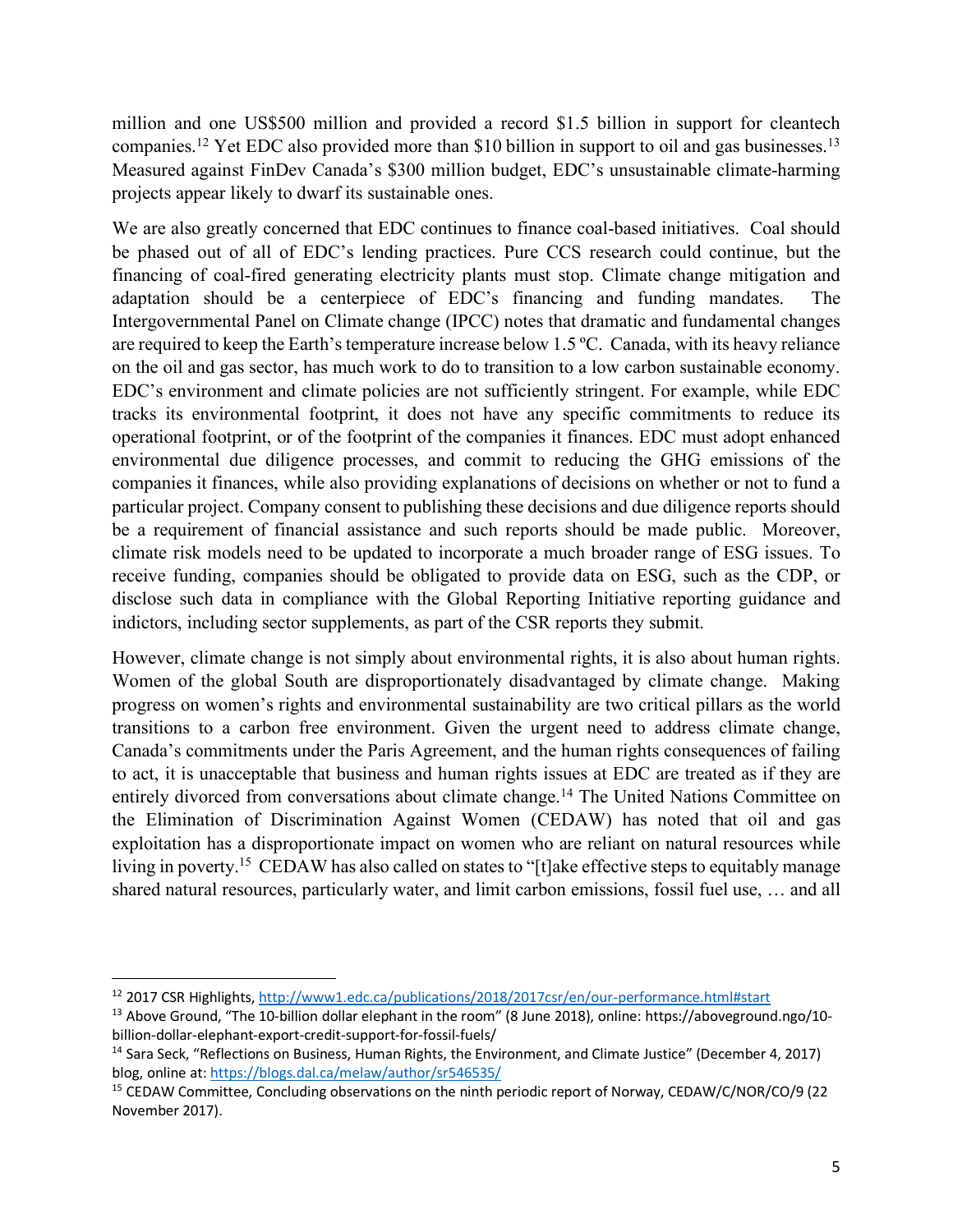other environmental, technological and biological hazards and risks that contribute to climate change and natural disasters which tend to disproportionately affect women and girls".<sup>16</sup>

We also suggest that EDC could learn lessons from approaches adopted by Canada's Business Development Corporation (BDC). We note that BDC has placed strong emphasis on Aboriginal/Indigenous entrepreneurs, and is researching the needs of Indigenous women entrepreneurs.17 We note that EDC does not have any explicit policies or goals as it relates to Indigenous women entrepreneurs. EDC should have a separate category of lending and financing specifically tailored to Indigenous exporting entrepreneurs.

This leads to another concern, that G7 and non-G7 countries are treated differently in EDC's environmental and social risk assessment policies, with public release of environmental impact information only required of projects in non-G7 countries. 18 However, there are still many instances of marginalization of women and Indigenous peoples within the G7 context. This includes instances of gender based violence in British Columbia and North Dakota.19 It is incumbent, therefore, upon Crown Corporations such as EDC to fill in the gap by honouring Canada's international commitments to promote human rights and prevent environmental and social harms by requiring much more stringent disclosure by applicant companies and denying funding to all companies which create unacceptable environmental and human rights risks, including those that disproportionately affect women.

We therefore recommend the following:

1. The Export Development Canada Act be amended to require not only an environmental and social review, but also a human rights impact assessment both of which must include a gender perspective. This could be accomplished either by adding a section 10.2 to the EDC Act, or amending s. 10.1 to include environmental, human rights and gender impact assessments. S. 24.1 of the EDC Act must be updated to bring it into line with the new Federal Impact Assessment Act, which as currently drafted requires consideration of the intersection of sex and gender with other identity factors and the consistent use of gender-based analyses. 20

 $17$  BDC, Corporate Plan Summary 2018-19 - 2022-23, online at

https://www.bdc.ca/en/Documents/doc\_corpo/corporate\_plan\_summary.pdf, see also https://www.bdc.ca/en/i\_am/aboriginal\_entrepreneur/pages/default.aspx FINDEV, Interim Disclosure Policy January 22, 2018

<sup>&</sup>lt;sup>16</sup> CEDAW, General Recommendation No. 37 on Gender-related dimensions of disaster risk reduction in the context of climate change, CEDAW/C/GC/37 (7 February 2018) para 46(a).

<sup>&</sup>lt;sup>18</sup> EDC, Reporting on Transactions, online at: https://www.edc.ca/EN/About-Us/Disclosure/Reporting-on-Transactions/Pages/default.aspx

<sup>&</sup>lt;sup>19</sup> Penelope Simons, "Unsustainable International Law: Transnational Resource Extraction and Violence Against Women" (2017) 26:415 Transnational law and contemporary problems, 415 at 416

<sup>&</sup>lt;sup>20</sup> Impact Assessment Act, Bill C-69 An Act to enact the Impact Assessment Act and the Canadian Energy Regulator Act, to amend the Navigation Protection Act and to make consequential amendments to other Acts, First Session, Forty-second Parliament, 64-65-66-67 Elizabeth II, 2015-2016-2017-2018, s. 22(1)(s)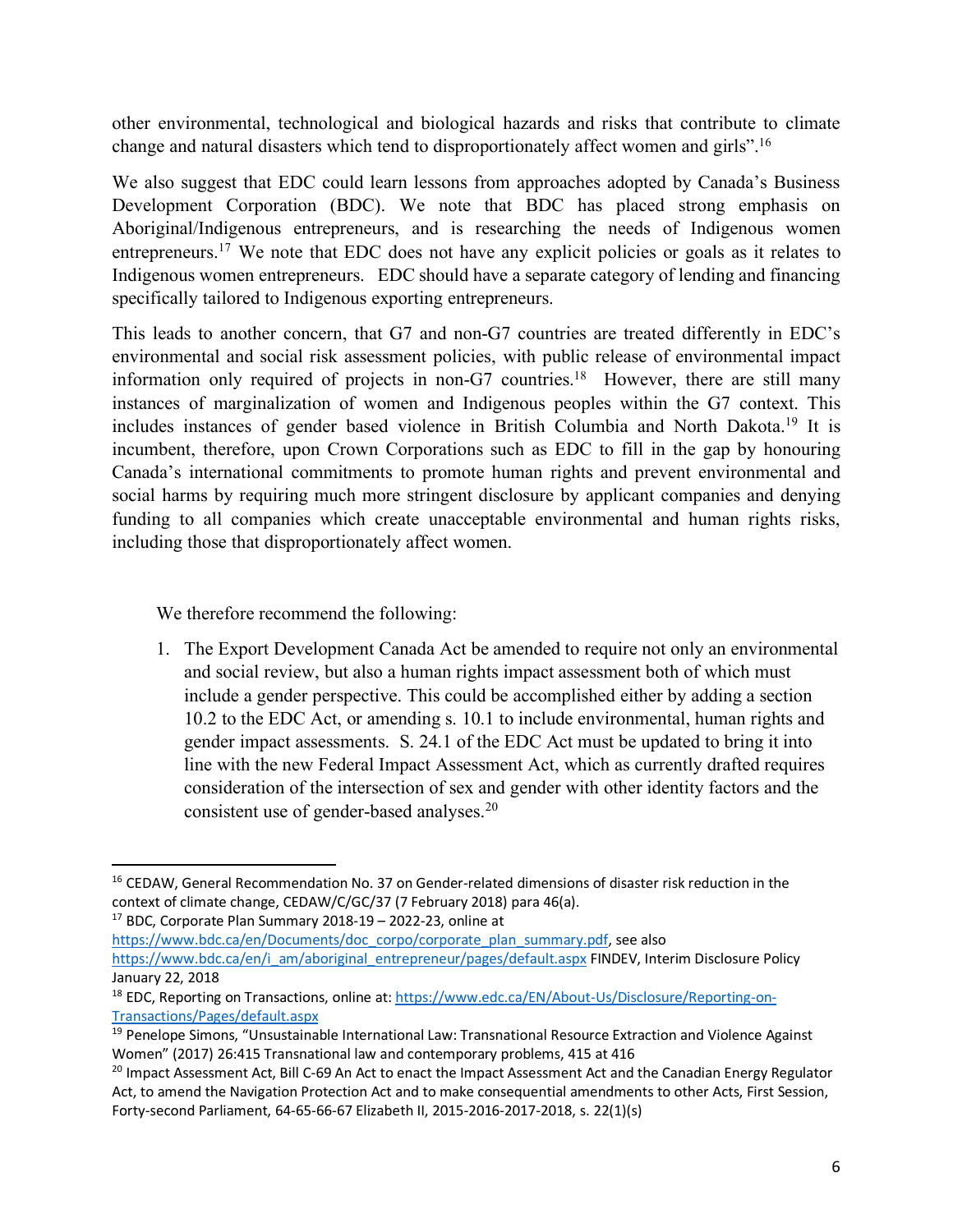- 2. EDC's Human Rights Statement should be modified to clearly articulate the methodology for human rights impact assessments and to require implementation of a gender impact assessment as part of human rights due diligence for each of the projects submitted for funding. This statement, as with all of EDC's policies, should be aligned with international human rights standards.
- 3. Consistent with the UN Guiding Principles on Business and Human Rights, human rights due diligence by clients is an ongoing obligation and should continue throughout the life of the project. Clients should be required to continuously report on this process and EDC should continuously monitor and reassess the adequacy of such due diligence, and of any preventative or mitigation measures.
- 4. EDC's Environmental and Social Risk Management Policy, the Environmental and Social Review Directive (ERD), and the Human Rights Statement, should be amended to require EDC to refuse funding or to withdraw funding in situations where a client is currently complicit or has a history of complicity in human rights violations or a project cannot be undertaken without the risk of human rights violations, including violations of women's human rights.
- 5. EDC should comply will all recommendations of the Canadian Ombudsperson for Responsible Enterprise and Canada's National Contact Point for the OECD Guidelines for Multinational Enterprises and ensure that all projects funded conform to international norms and standards.
- 6. Policy changes should mitigate the potential for tokenism. It seems that FinDev Canada may be solely responsible for advancing human rights, women's empowerment and climate change, leaving EDC to fund unsustainable and damaging projects. EDCs policies should be directly linked to and in line with the SDGs, similar to the FinDev Canada policies.
- 7. All funding for coal-based projects, whether accompanied by CCS or not should be prohibited and funding for oil  $\&$  gas projects or oil  $\&$  gas companies should be phased out within six months.
- 8. EDC's climate policy should reflect a commitment to reduce EDCs operational footprint, and the operational footprint of projects that receive funding. Companies receiving funding should be required to provide specific metrics. A simple estimate of a project's GHG emissions is insufficient. Such companies should also be required to illustrate how EDC funding will be used to prevent or minimize emissions.
- 9. All information about the environmental or human rights impacts of a proposed project should be publicly released whether the project is in a G7 or a non-G7 country. Indigenous peoples and indigenous women and girls as well as other racialized women and girls experience colonialism and marginalization in both global north and global south.
- 10. EDCs disclosure policy should be amended
	- a. to state that all environmental, human rights and other social impact assessment and information is material.
	- b. to require all companies or other business entities receiving funding to consent to the publication of environmental, human rights and other social impact